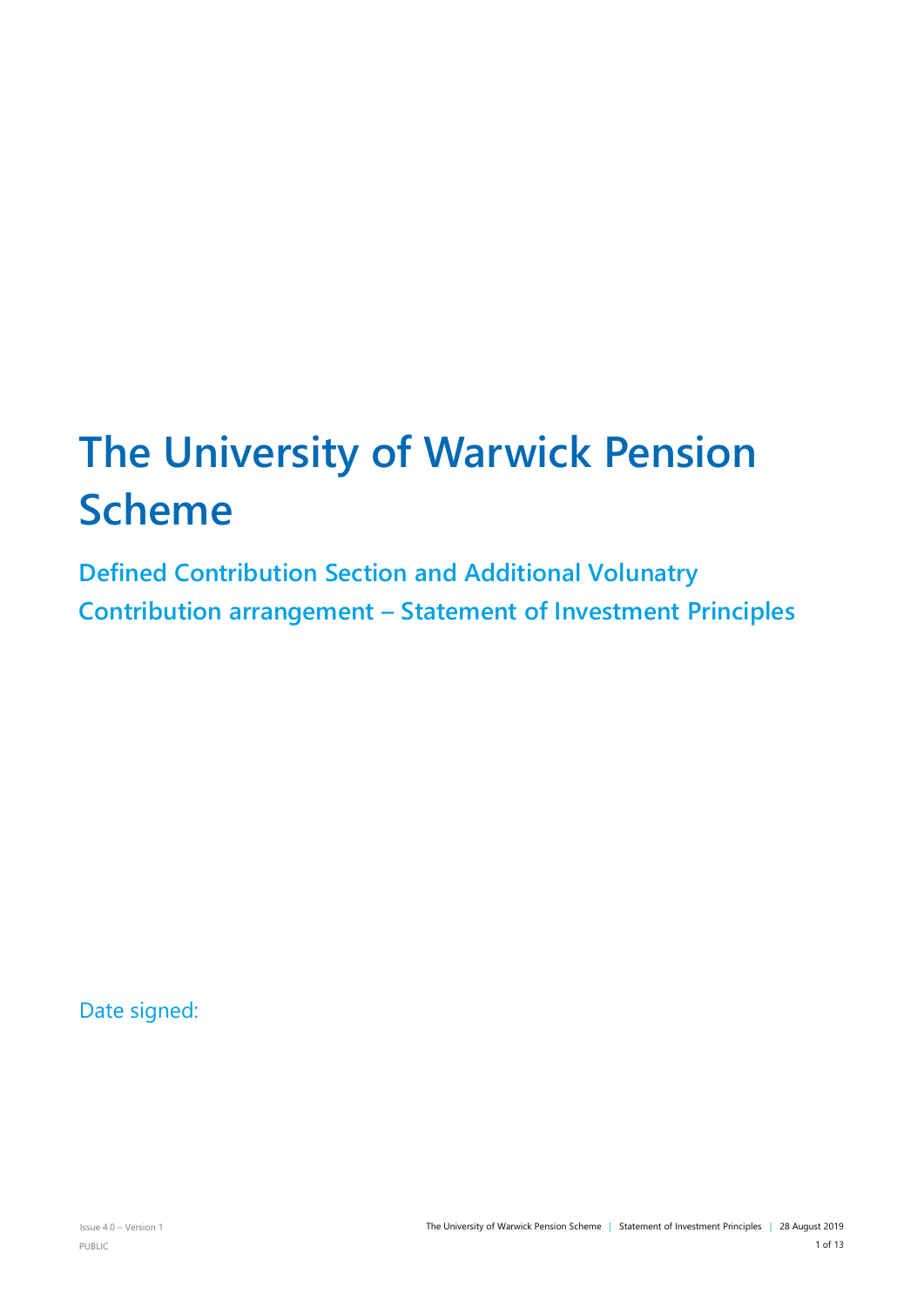# **Contents**

| 2.                                                                                                                      |  |  |  |
|-------------------------------------------------------------------------------------------------------------------------|--|--|--|
| 3.                                                                                                                      |  |  |  |
| 4.                                                                                                                      |  |  |  |
| 5.                                                                                                                      |  |  |  |
| 6.                                                                                                                      |  |  |  |
| 7.                                                                                                                      |  |  |  |
| 8.                                                                                                                      |  |  |  |
| 9.                                                                                                                      |  |  |  |
|                                                                                                                         |  |  |  |
|                                                                                                                         |  |  |  |
| Appendix 1 Note on investment policy in relation to the current Statement of Investment Principles dated<br>August 2019 |  |  |  |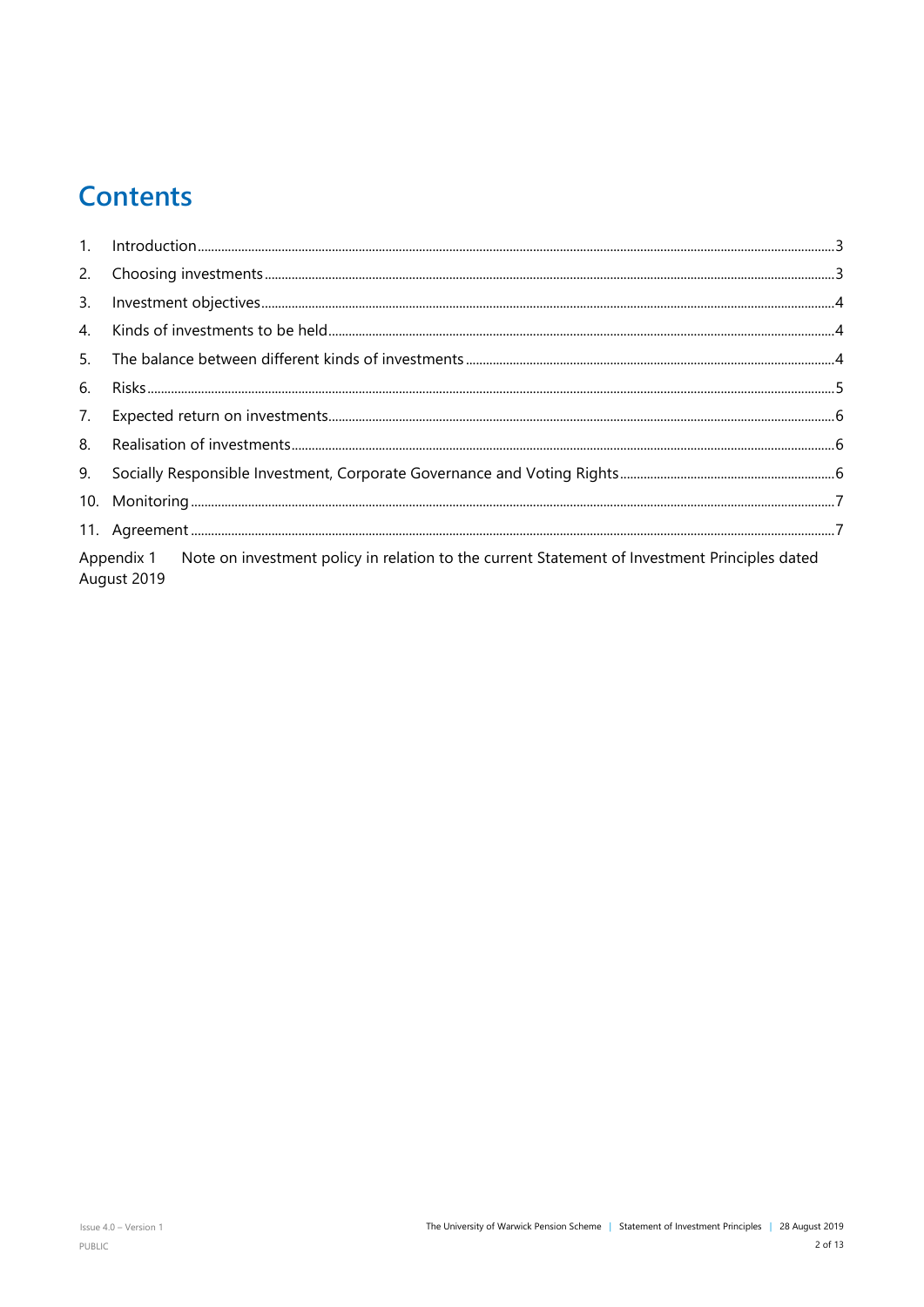# <span id="page-2-0"></span>**1. Introduction**

- 1.1. This Statement of Investment Principles ("the Statement") has been prepared by UPS Pension Trustee Limited ("the Trustee") and relates to the defined contribution (DC) benefits ("the DC Section") provided through The University of Warwick Pension Scheme ("the Scheme"). The Statement sets out the principles which govern the decisions about the investments that enable the Scheme to meet the requirements of:
	- the Pensions Act 1995, as amended by the Pensions Act 2004; and
	- the Occupational Pension Schemes (Investment) Regulations 2005 as amended by the Occupational Pension Schemes (Investment) (Amendment) Regulations 2010 and the Occupational Pension Schemes (Charges and Governance) Regulations 2015, incorporating changes as required by The Pension Protection Fund (Pensionable Service) and Occupational Pension Schemes (Investment and Disclosure) (Amendment and Modification) Regulations 2018.
- 1.2. In preparing this statement the Trustee has consulted the University of Warwick, the Principal Employer, and obtained advice from Barnett Waddingham LLP, the Trustee's investment consultants. Barnett Waddingham is authorised and regulated by the Financial Conduct Authority and licensed by the Institute and Faculty of Actuaries for a range of investment business activities.
- 1.3. This statement has been prepared with regard to the 2001 Myners review of institutional investment (including subsequent updates).
- 1.4. The Trustee will review this Statement at least every three years or if there is a significant change in any of the areas covered by the Statement or the demographic and profile of members.
- 1.5. The investment powers of the Trustee are set out in Section 10 of the DC Trust Deed and Rules, dated March 2010. This statement is consistent with those powers.

# <span id="page-2-1"></span>**2. Choosing investments**

- 2.1. The Trustee carefully considers its Investment Objectives, shown in the Appendix, when designing the range of investment options to offer to its members. The Trustee also acknowledges that members will have different attitudes to risk and different aims for accessing their retirement savings – and therefore, whilst seeking good member outcomes net of fees, it also considers the level of risk that is appropriate based on the anticipated needs of the membership profile of the DC Section.
- 2.2. The Trustee's policy is to offer a range of lifestyle investment arrangements and a core range of investment funds that are suitable for the DC Section's membership profile into which members can choose to invest their contributions and those contributions made by the employer. Details of these are given in the Appendix. In doing so, the Trustee considers the advice of their professional advisers, whom they consider to be suitably qualified and experienced for this role.
- 2.3. The DC Section is a bundled arrangement that is insured and invested with Scottish Widows. The day-today management of the DC Section's assets and the DC Section's Default Option (outlined in the Appendix) is delegated to Scottish Widows and through Scottish Widows the Trustee can access funds from a range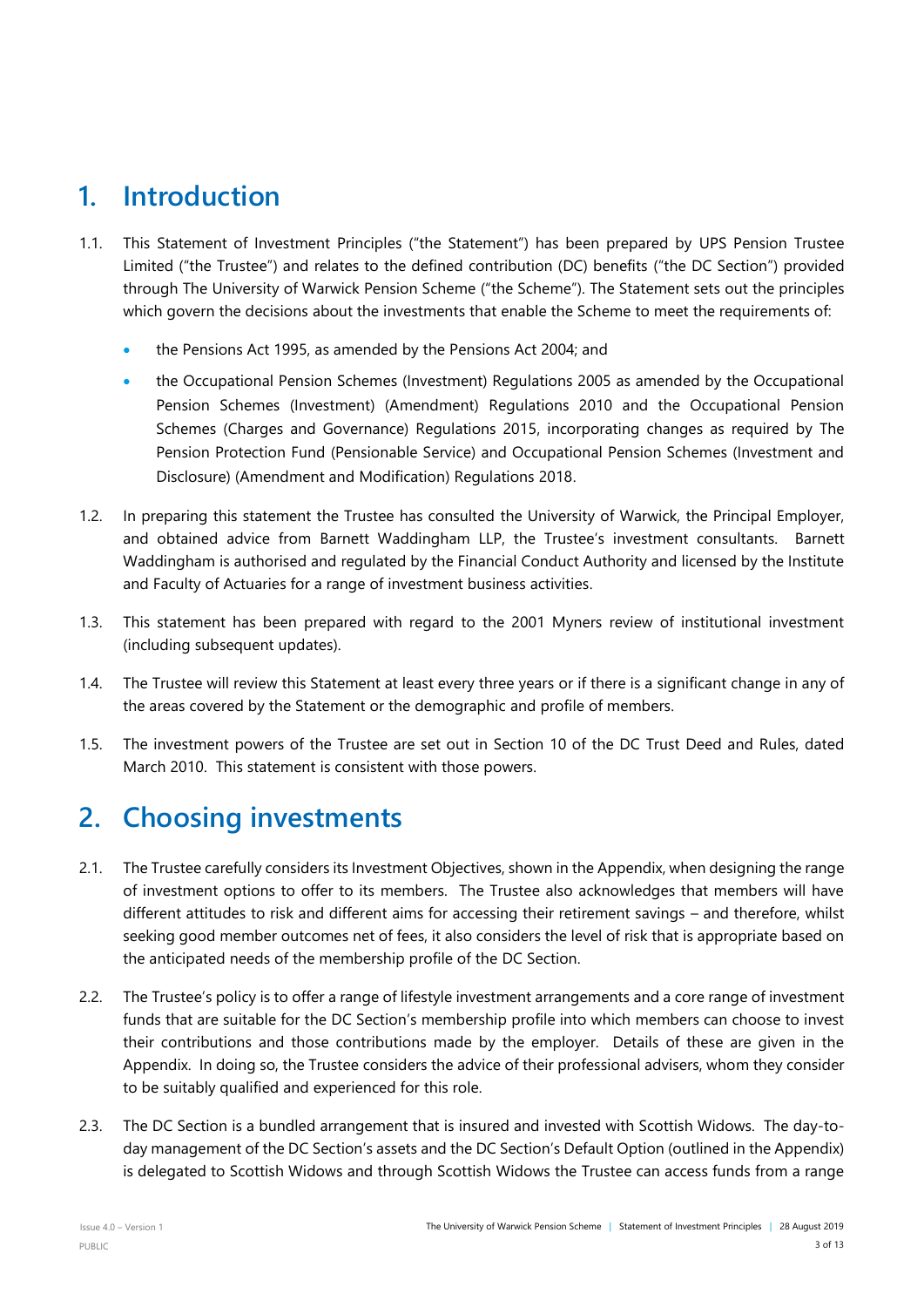of other investment managers as well as Scottish Widow's own funds. The DC Section's investment managers are detailed in the Appendix to this Statement. The investment managers are authorised and regulated by the Financial Conduct Authority, and are responsible for stock selection and the exercise of voting rights.

- 2.4. The Trustee reviews the appropriateness of the DC Section's investment strategy on an ongoing basis and is supported in this regard by its Investment Sub-Committee (ISC). The ISC has a 'terms of reference' which sets out its roles, responsibilities and powers. This ongoing review includes consideration of the continued competence of Scottish Widows as well as any other investment managers utilised through the DC Section with respect to their performance against their stated objectives and benchmarks.
- 2.5. The Trustee will consult the employer before amending the investment strategy.

# <span id="page-3-0"></span>**3. Investment objectives**

3.1. The Trustee has discussed and agreed key investment objectives in light of an analysis of the DC Section's membership profile as well as the constraints the Trustee faces in achieving these objectives. These are set out in the Appendix.

### <span id="page-3-1"></span>**4. Kinds of investments to be held**

4.1. The DC Section is permitted to invest in a wide range of assets including equities, bonds, cash, commercial property and alternatives.

### <span id="page-3-2"></span>**5. The balance between different kinds of investments**

- 5.1. Members can choose to invest in any of the funds detailed in the Appendix or can elect to invest in a lifestyle strategy. Where members do not choose where their contributions, and those made on their behalf by the employer, are invested, the Trustee will invest these contributions according to the default investment option set out in the Appendix.
- 5.2. The Trustee considers the merits of both active and passive management for the various elements of the DC Section's portfolio and may select different approaches for different asset classes or strategies.
- 5.3. The Trustee is aware that the appropriate balance between different kinds of investments will vary over time and the asset allocation may change as the membership profile evolves.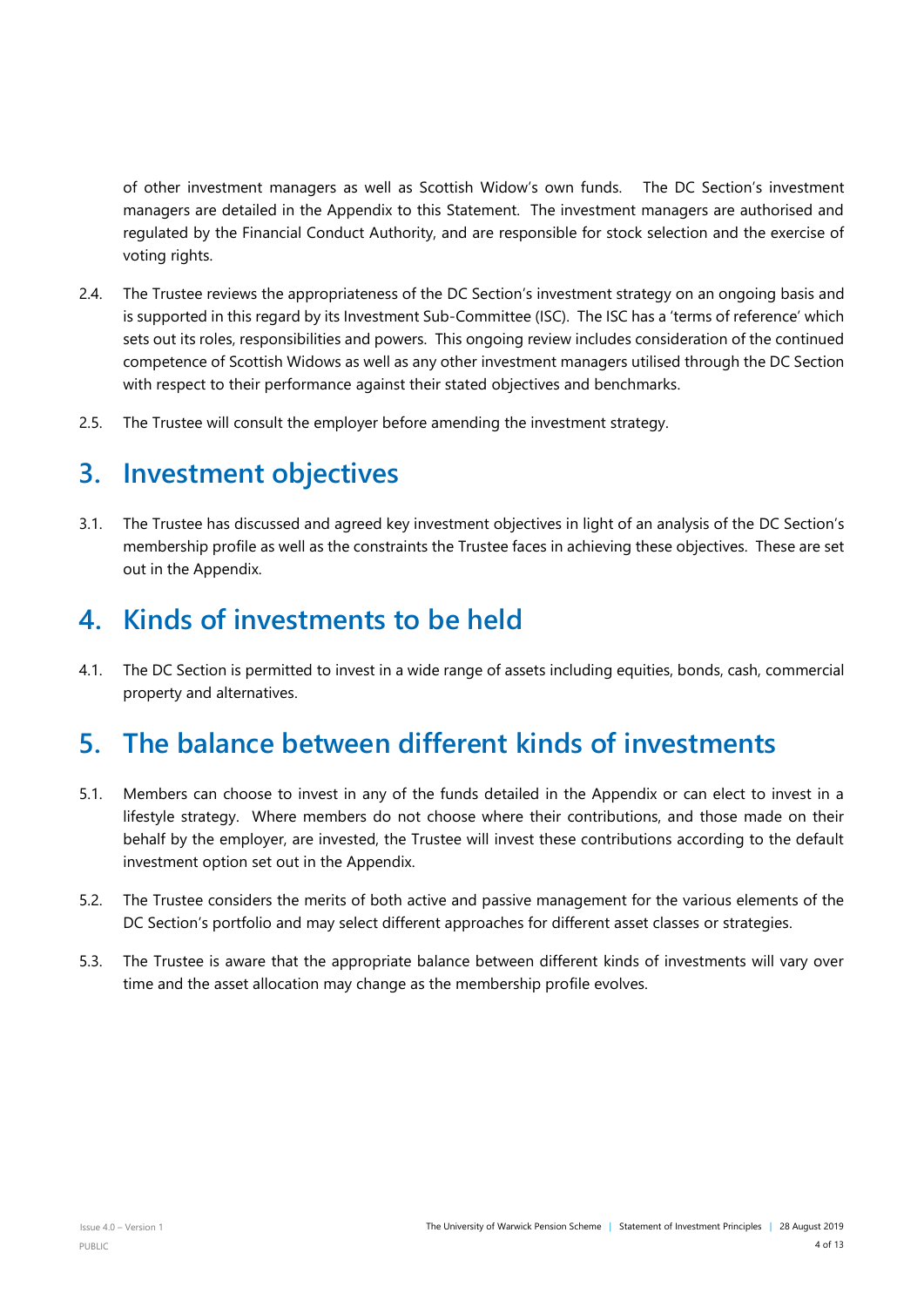# <span id="page-4-0"></span>**6. Risks**

6.1. Risk in a defined contribution scheme lies with the members themselves. The Trustee has considered a number of risks when designing and providing suitable investment choices to members. A comprehensive list of risks is set out in the Trustee risk register, however, the main investment risks affecting all members are:

| <b>Inflation risk</b>                       | The risk that the investments do not provide a return at least in line with inflation,<br>thus eroding the purchasing power of the retirement savings. The Trustee makes<br>available investment options that are expected to provide a long-term real rate of<br>return.                                                                                                                                                                                                                                                                                                                 |
|---------------------------------------------|-------------------------------------------------------------------------------------------------------------------------------------------------------------------------------------------------------------------------------------------------------------------------------------------------------------------------------------------------------------------------------------------------------------------------------------------------------------------------------------------------------------------------------------------------------------------------------------------|
| <b>Conversion</b><br>risk                   | The risk that fluctuations in the assets held, particularly in the period before<br>retirement savings are accessed, lead to uncertainty over the benefit amount likely<br>to be received. In the lifestyle arrangements made available through the DC<br>Section (see Appendix), the Trustee changes the proportion and type of<br>investments so that in the run up to retirement the investments gradually start to<br>more closely match how the Trustee expects members to access their retirement<br>savings. The Trustee keeps under review the appropriateness of the strategies. |
| <b>Retirement</b><br>income risk            | The risk that a member's retirement income falls short of the amount expected,<br>whether this is due to lower investment returns than expected or insufficient<br>contributions being paid. The Trustee periodically reviews the appropriateness of<br>the investment options offered to ensure member outcomes can be maximised.<br>Communications to members will seek to encourage them to regularly review the<br>level of their contributions, but ultimately this is a risk which lies with each member.                                                                           |
| <b>Investment</b><br>manager risk           | The Trustee monitors the performance of the DC Section's investment managers<br>on a regular basis in addition to having meetings with them from time to time as<br>necessary.                                                                                                                                                                                                                                                                                                                                                                                                            |
| <b>Concentration/</b><br><b>Market risk</b> | Each investment manager is expected to manage properly diversified portfolios<br>and to spread assets across a number of individual shares and securities.                                                                                                                                                                                                                                                                                                                                                                                                                                |
| <b>Currency risk</b>                        | The Scheme may gain exposure to overseas currencies by investing in assets that<br>are denominated in a foreign currency or via currency management.                                                                                                                                                                                                                                                                                                                                                                                                                                      |
| <b>Loss of</b><br>investment                | The risk of loss of investment by the investment manager and custodian will be<br>assessed by the Trustee. This includes losses beyond those caused by market<br>movements (e.g. default risk, operational errors or fraud).                                                                                                                                                                                                                                                                                                                                                              |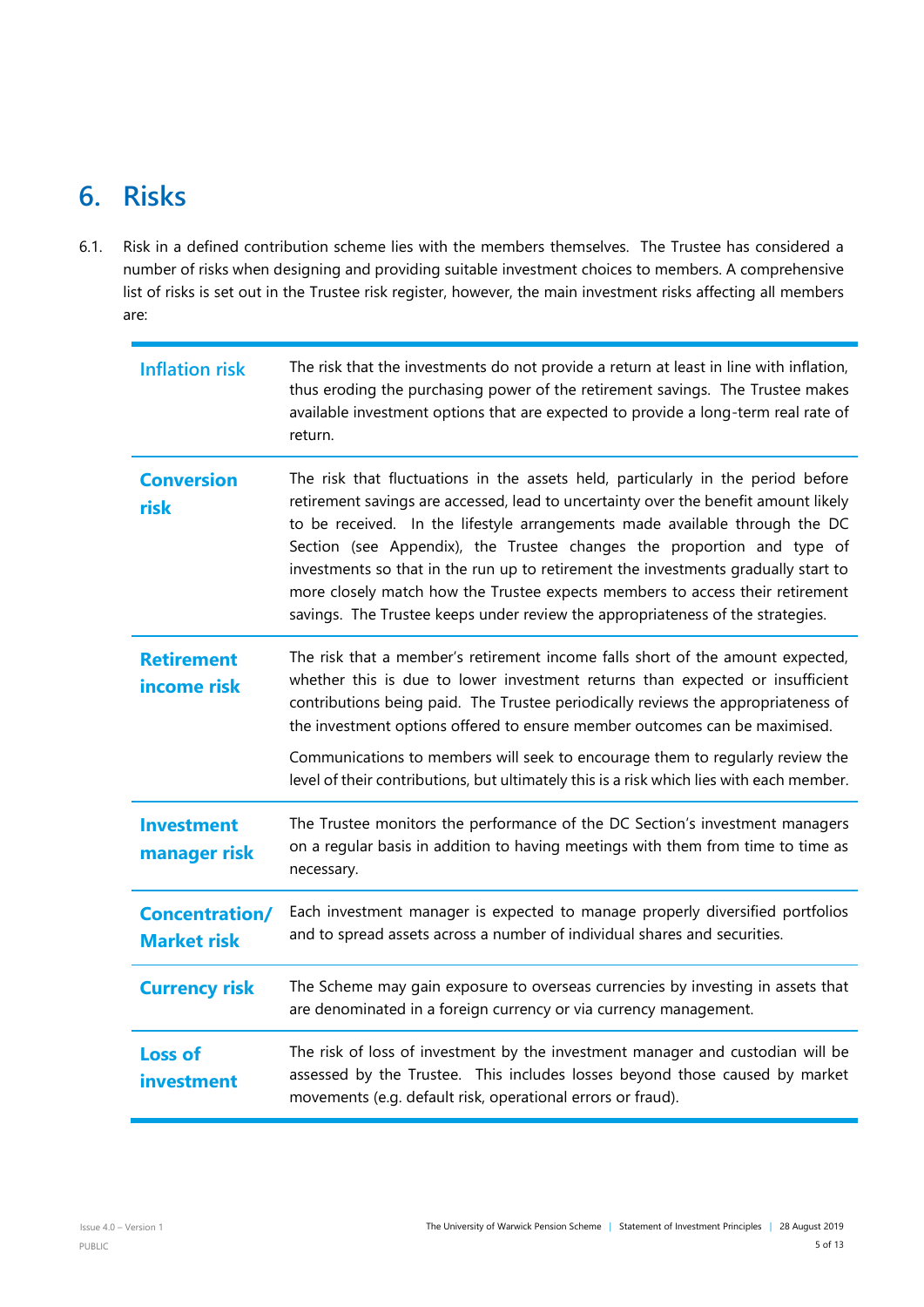# <span id="page-5-0"></span>**7. Expected return on investments**

- 7.1. The Trustee has regard to the relative investment return, net of fees, and risk that each asset class is expected to provide. The Trustee is advised by its professional advisors on these matters, whom it has deemed to be appropriately qualified. However, the day-to-day selection of investments is delegated to the investment managers.
- 7.2. The Trustee recognises the need to distinguish between nominal and real returns and to make appropriate allowance for inflation when making decisions and comparisons.

### <span id="page-5-1"></span>**8. Realisation of investments**

8.1. The Trustee has delegated the responsibility for buying and selling investments to its investment managers.

# <span id="page-5-2"></span>**9. Socially Responsible Investment, Corporate Governance and Voting Rights**

- 9.1. At the time of writing the Trustee is at a relatively early stage in developing its policy with regards to the new regulatory requirements on responsible investing, stewardship and sustainability. As developments occur, the Trustee will review its policy in this area and amend it from time to time.
- 9.2. The Trustee believes long-term sustainability to be an important and relevant issue to consider throughout the investment process. In particular the Trustee recognises that:
	- 9.2.1. An investment's ability to meet the Trustee's objectives can be influenced by a wide range of factors including environmental, social and governance (ESG) issues and stewardship
	- 9.2.2. ESG considerations and stewardship are therefore important aspects of responsible financial risk management in order to protect the value of investments and should improve long-term member financial outcomes.
- 9.3. Where ESG factors, stewardship and broader sustainable investment considerations are deemed to be financially material, the Trustee believes that they should be taken into account within the investment decision-making process.
- 9.4. The Trustee may consider non-financial matters as part of its overall decision making and setting of investment strategy including as and when views are proactively raised by members, and will continue to monitor and review its approach in this area.
- 9.5. As the DC Section's investments are held in pooled funds, ESG considerations are implemented by the investment managers of each fund. The Trustee monitors how ESG, climate change and stewardship are integrated within the investment process adopted by the investment managers and considers these issues with reference to its own beliefs as part of the criteria when reviewing the suitability of the DC Section's investment options.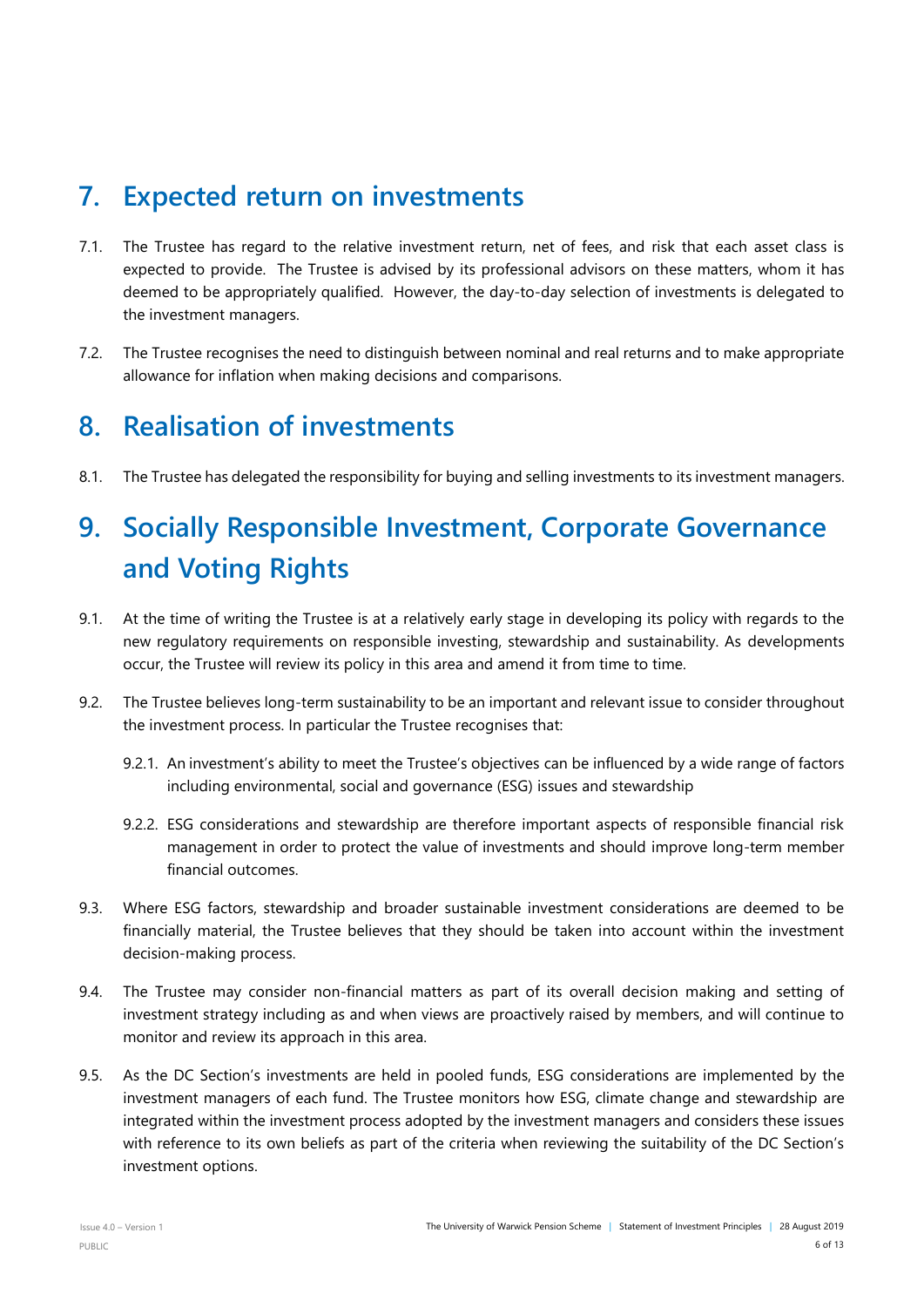#### **Stewardship**

- 9.6. The Trustee delegates the exercise of rights (including voting rights) attached to the DC Section's investments to its investment managers. The Trustee receives information from the investment managers on their approach to selecting investments, voting and engaging with companies with reference to ESG issues.
- 9.7. In selecting and reviewing its investment managers to the DC Section, where appropriate, the Trustee will consider investment managers' policies on engagement and how these policies have been implemented.
- 9.8. The Trustee will consider ESG and stewardship using information from their advisers, investment managers and industry specialist bodies and in doing so, consider whether to review its own policy and procedures. The Trustee will report on ESG and stewardship at least annually, making this available to members.

# <span id="page-6-0"></span>**10. Monitoring**

- 10.1. Investment Performance: The Trustee reviews the performance of each investment option offered through the DC Section against the stated performance objective and, in doing this, the Trustee receives a performance monitoring report at least quarterly. This monitoring takes into account both short-term and long-term performance. The investment manager's overall suitability for each mandate will be monitored as frequently as the Trustee considers appropriate in light of both its performance and other prevailing circumstances.
- 10.2. Objectives: The Trustee monitors the suitability of the objectives for the DC Section (as detailed in the Appendix) and performance (net of fees) against these objectives at least every three years and also when there is any significant change in the investment policy, underlying economic conditions or the profile of the members.
- 10.3. Investment Choices: The Trustee monitors the ongoing appropriateness of the investment choices offered on a periodic basis.

# <span id="page-6-1"></span>**11. Agreement**

11.1. This Statement was agreed by the Trustee, and replaces any previous statements. Copies of this Statement and any subsequent amendments will be made available to the employer, the investment manager, the actuary and the Scheme auditor upon request.

| Date: |
|-------|
|       |

**On behalf of the Trustee of the University of Warwick Pension Scheme**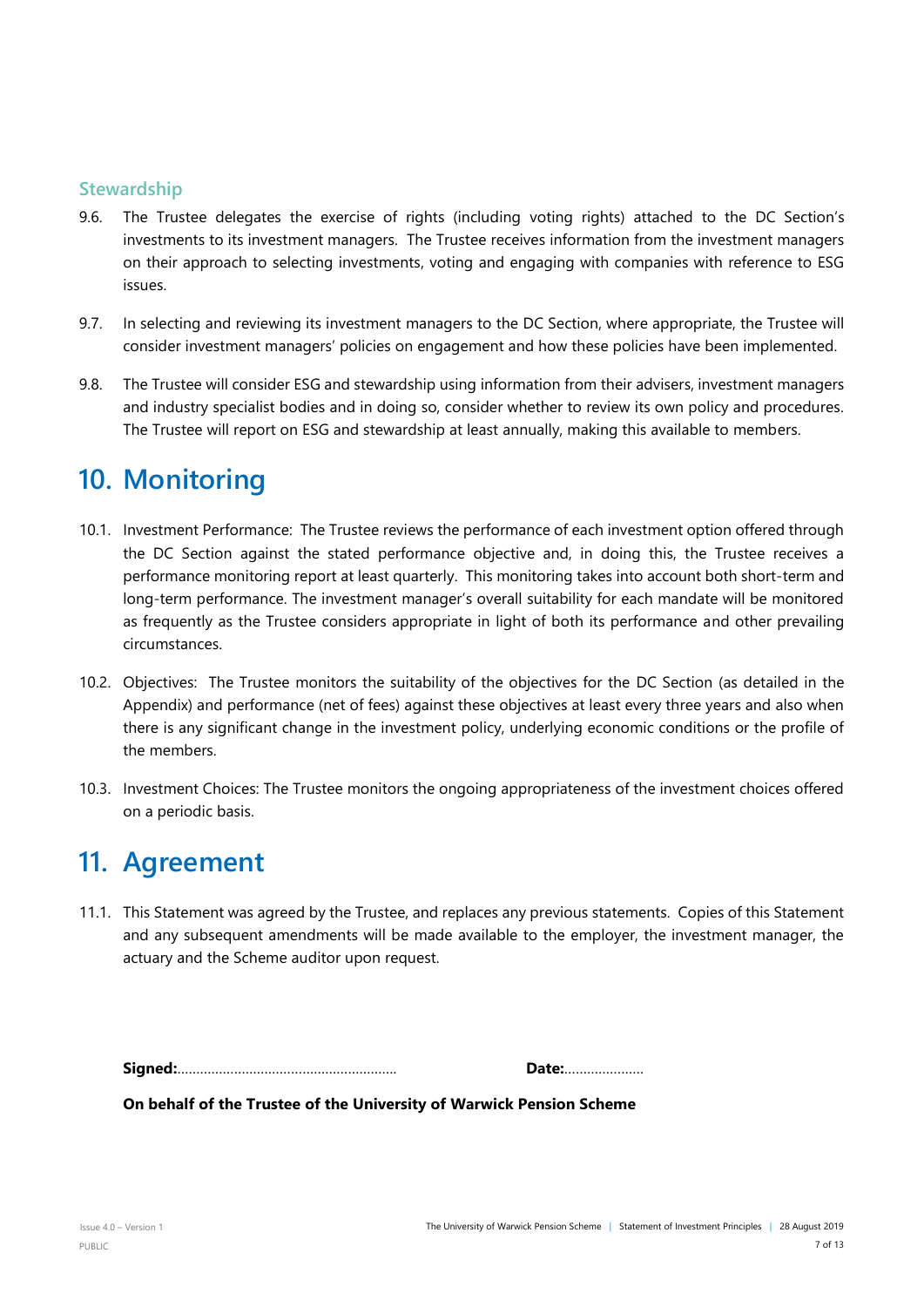# <span id="page-7-0"></span>**Appendix 1 Note on investment policy in relation to the current Statement of Investment Principles dated August 2019**

# **1. The balance between different kinds of investment**

The Trustee's main investment objectives are:

- to provide a suitable default investment option that is likely to be suitable for a typical member of the DC Section;
- to offer an appropriate range of alternative investment options so that members who wish to make their own investment choices have the freedom to do so, recognising that members may have different investment needs and objectives;
- seek to achieve good member outcomes net of fees and subject to acceptable levels of risk;

The Trustee is responsible for the design of the default investment option and for choosing which investment options to make available to members. Members are responsible for their own choice of investment options (including where the default investment option is selected for them because they have not selected other funds).

The Trustee has made available a range of funds to suit the individual needs of the DC Section's members. For example, a range of funds with greater equity bias is available for those members willing to accept a greater level of volatility in pursuit of higher expected retirement savings. Funds that hold greater degrees of investment in bonds or cash are offered for those members who are less comfortable with the likely volatility of the equity funds.

Alternatively, the Trustee has made available a range of lifestyle arrangements, whereby a member's assets are automatically invested in line with a pre-determined strategy that changes as the member gets closer to accessing their retirement savings. Emphasis is placed on medium to higher risk funds (i.e. investment largely in growth assets) in search of long-term inflation-protected growth whilst the member is a long way off accessing their retirement savings, switching progressively to lower risk assets over the years preceding the member's target retirement date so as to protect the purchasing power of the retirement savings.

The lifestyle arrangements are constructed from some of the funds mentioned above that are offered to members wanting to manage their own asset allocation decisions.

### **2. Default option**

The Trustee acknowledges that members will have different attitudes to risk and different aims for accessing their retirement savings, and so it is not possible to offer a single investment option that will be suitable for each individual member. However, having analysed the membership profile of the DC Section,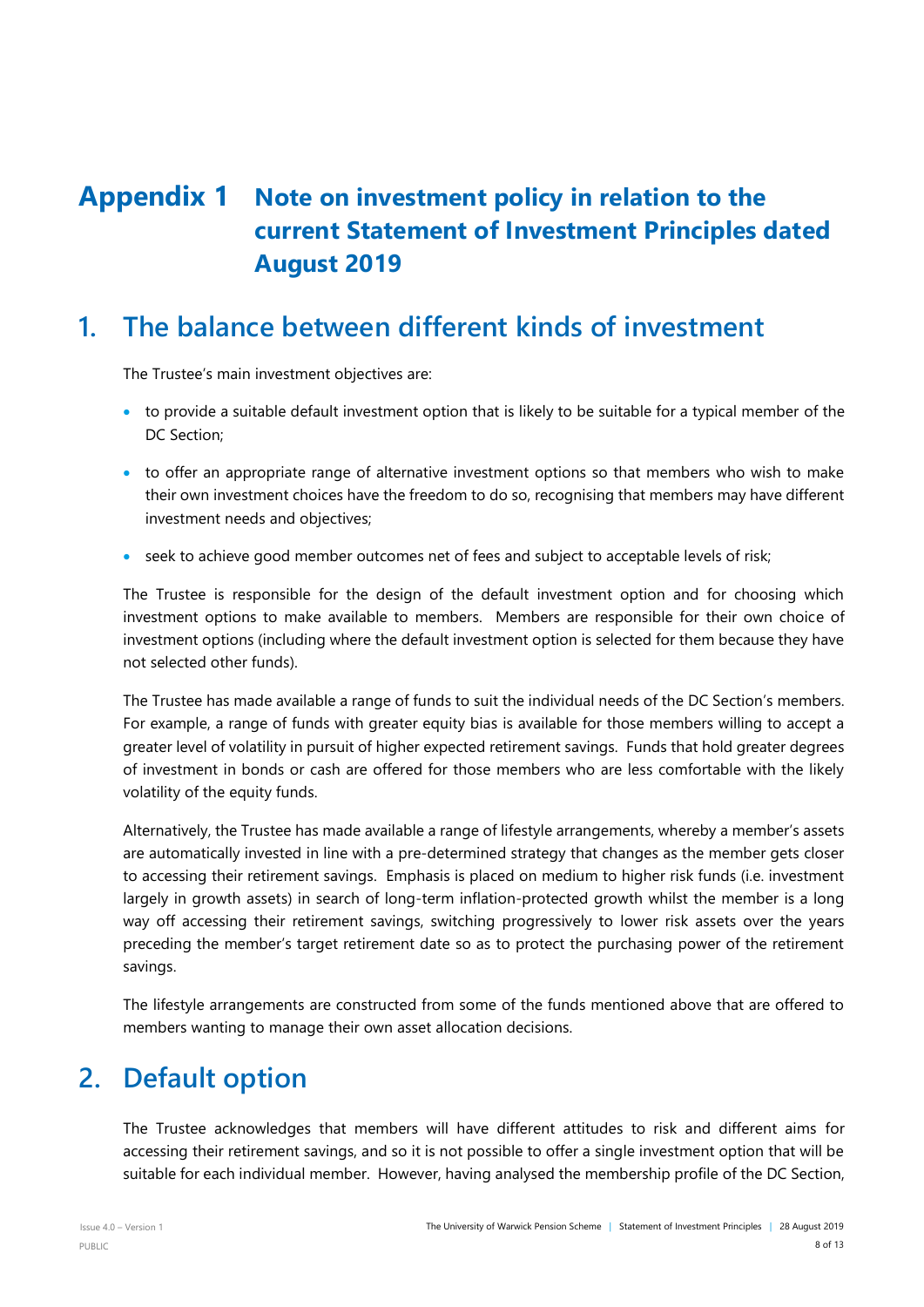the Trustee decided that the lifestyle arrangement set out below represents a suitable default investment option for the majority of members who do not make a choice about how their contributions (and those made on their behalf by the employer) are invested. The aims, objectives and policies relating to the default option are intended to ensure that assets are invested in the best interests of relevant members and their beneficiaries.

The default option is called the Passive Interim Lifestyle Strategy and is a governed solution which is designed and implemented by Scottish Widows. It invests in a range of risk targeted multi-asset funds depending upon how far each member is away from their Normal Retirement Age (TRA).

- When a member is more than 42 years from NRA, the Passive Interim Lifestyle Strategy will invest wholly in the Multi-Asset V Fund.
- From 42 years up to 7 years before each members NRA, the Passive Interim Lifestyle Strategy looks to reduce the level of investment risk by automatically and gradually switching out of the Multi-Asset V Fund. It initially switches into the Multi-Asset IV Fund followed by the Multi-Asset III Fund and then the Multi-Asset II Fund. At 7 years from NRA it will invest wholly in the Multi-Asset II Fund.
- Over the final 7 years to NRA, the Passive Interim Lifestyle Strategy will gradually switch a proportion of each member's investments into the Annuity Purchase Fund and the Money Market Fund. At NRA it will target a portfolio that invests 35% in the Multi-Asset II Fund, 40% in the Annuity Purchase Fund and 25% in the Money Market Fund.



This process is illustrated in the graph below:

The objective of the Passive Interim Lifestyle Strategy is to grow the value of a member's benefits over the longer term whilst providing less volatility (but a potentially lower return) than investing solely in a portfolio of global equities. In the approach to NRA It is designed to limit the extent to which members' benefits are exposed to large fluctuations in value. It targets a portfolio that looks to provide flexibility at retirement by being broadly appropriate regardless of how each member takes their retirement income (e.g. cash, annuity purchase or drawdown).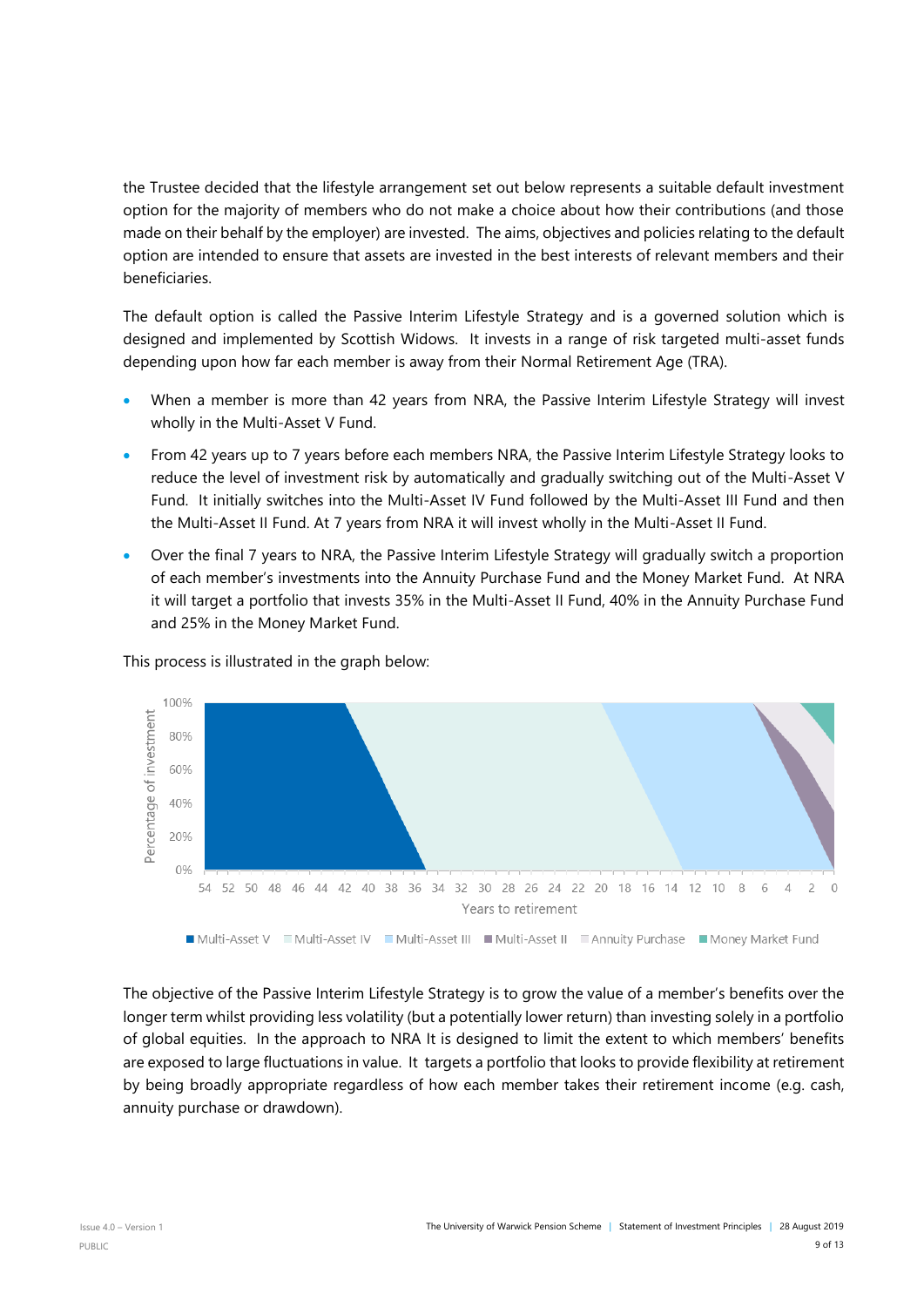### **3. Alternative investment options**

Acknowledging the challenge of identifying the best solution for different groups of members, the Trustee focuses on the default option. Alongside the default investment option, the Trustee makes available three further lifestyle investment options which have been designed to allow members to target a specific retirement income option. Like the Passive Interim Lifestyle Strategy, these form part of Scottish Widows' range of governed investment solutions so have been designed and implemented by Scottish Widows:

- Passive Flexible Retirement Lifestyle: designed for those members that intend to drawdown income in retirement.
- Passive Immediate Spend Lifestyle: designed for those members that intend to take their retirement fund as cash.
- Passive Securing Lifelong Income Lifestyle: designed for those members that intend to provide retirement income through annuity purchase.

Each of these Lifestyle options holds the same underlying investment funds as the Passive Interim Lifestyle Strategy in the early years of membership. However, in the final 7 years to NRA they are tailored to reflect the target retirement income option.

Members can also self-select individual funds to invest in. These consist of the constituent funds of the lifestyle programmes (referred to above) as well as four further funds, details of which are set out in the section below.

# **4. Choosing investments**

The Trustee has appointed Scottish Widows to carry out the day-to-day investment of the DC Section. As the default option and range of lifestyle strategies are designed and implemented by Scottish Widows, Scottish Widows is responsible for selecting the underlying fund managers. The Trustee selects the fund managers for all other funds offered through the DC Section.

The investment managers to the DC Section are currently BlackRock and Columbia Threadneedle, both of which are authorised and regulated by the Financial Conduct Authority.

| Investment<br>manager | <b>Fund</b>     | <b>Benchmark</b>                                           | Objective                                    |
|-----------------------|-----------------|------------------------------------------------------------|----------------------------------------------|
| <b>BlackRock</b>      | Multi-Asset V   | <b>ZUCI Passive Multi Asset</b><br>V Composite Benchmark   | Provide capital growth<br>over the long term |
|                       | Multi-Asset IV  | <b>ZUCI Passive Multi Asset</b><br>IV Composite Benchmark  | Provide capital growth<br>over the long term |
|                       | Multi-Asset III | <b>ZUCI Passive Multi Asset</b><br>III Composite Benchmark | Provide capital growth<br>over the long term |

The investment benchmarks and objectives for each fund are given below: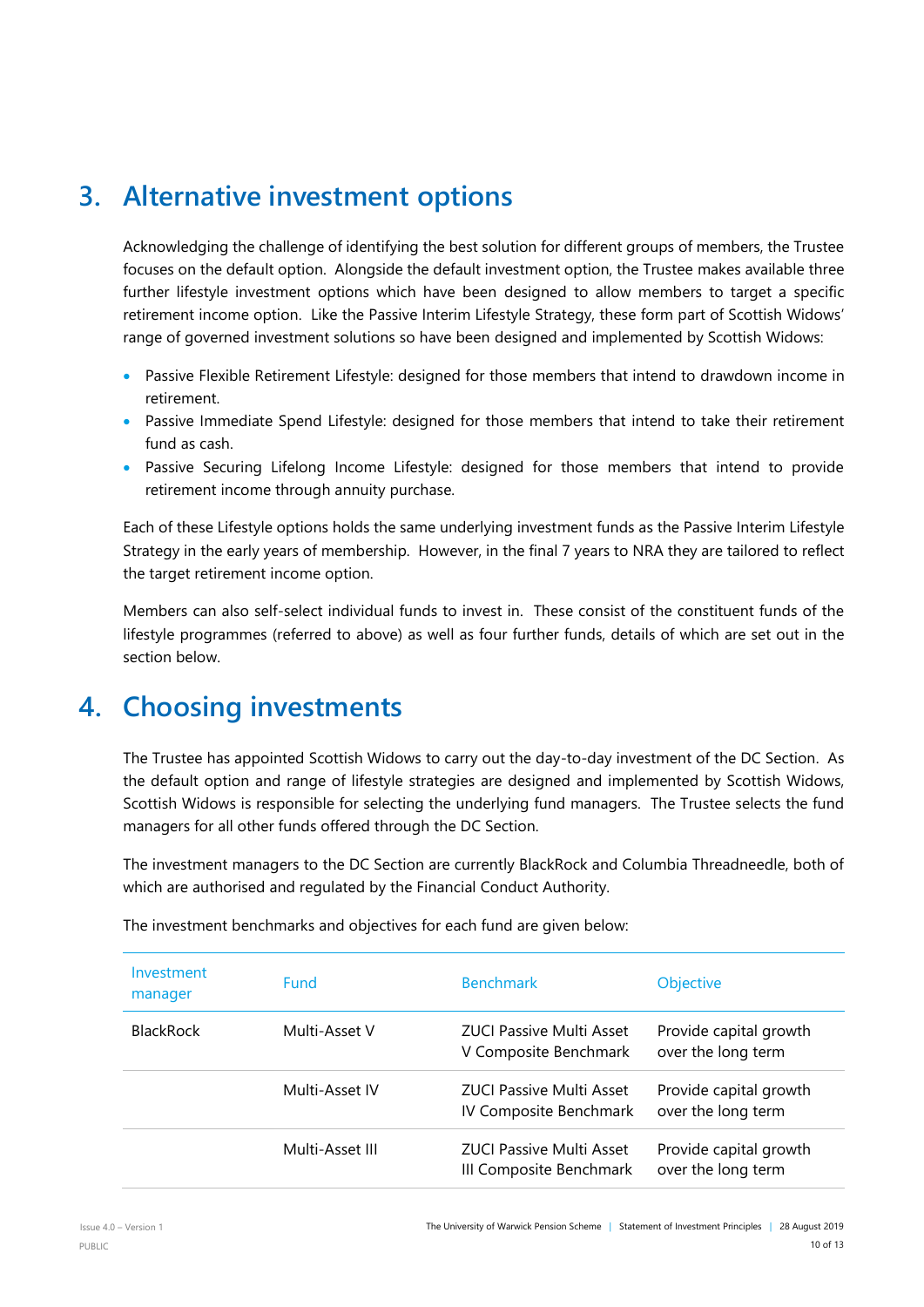| Investment<br>manager    | Fund                        | <b>Benchmark</b>                                                                                                                | Objective                                                                                                                              |
|--------------------------|-----------------------------|---------------------------------------------------------------------------------------------------------------------------------|----------------------------------------------------------------------------------------------------------------------------------------|
|                          | Multi-Asset II              | <b>ZUCI Passive Multi Asset</b><br>Il Composite Benchmark                                                                       | Provide capital growth<br>over the long term                                                                                           |
|                          | Multi-Asset I               | <b>ZUCL Passive Multi Asset</b><br>Il Composite Benchmark                                                                       | Provide capital growth<br>over the long term                                                                                           |
|                          | Passive Annuity<br>Purchase | 50% iBoxx Sterling Non-<br>Gilts Index<br>50% FTSE UK Gilts Over<br>15 Years Index                                              | Reflect to some degree<br>the changes in the cost of<br>purchasing a level<br>annuity                                                  |
|                          | <b>UPS Balanced Growth</b>  | 60% FTSE All-World<br>Developed Ex-UK Index<br>25% iBoxx Sterling Non-<br>Gilts Over 15 Years Index<br>15% FTSE All-Share Index | To provide a moderate to<br>higher return over the<br>longer-term                                                                      |
|                          | <b>UPS Equity Growth</b>    | 80% FTSE All-World<br>Developed ex-UK Index<br>20% FTSE All-Share Index                                                         | To provide a higher<br>return over the longer-<br>term (compared to the<br>other UPS funds available                                   |
|                          | <b>UPS Pre-Retirement</b>   | 67% iBoxx Sterling Non-<br>Gilts Over 15 Years Index<br>33% FTSE UK Gilts Over<br>15 Years Index                                | To provide returns linked<br>to the bond markets that<br>reflect, to some extent,<br>movements in<br>the price of buying an<br>annuity |
|                          | <b>UPS Money Market</b>     | 7 Day Sterling LIBID                                                                                                            | To provide a greater<br>degree of capital stability<br>than other assets                                                               |
| Columbia<br>Threadneedle | Money Market                | N/A                                                                                                                             | To provide stability of<br>capital and a modest level<br>of return                                                                     |

The performance of the investment managers will be monitored as frequently as the Trustee considers appropriate in light of the prevailing circumstances. The monitoring takes into account both short-term and long-term performance.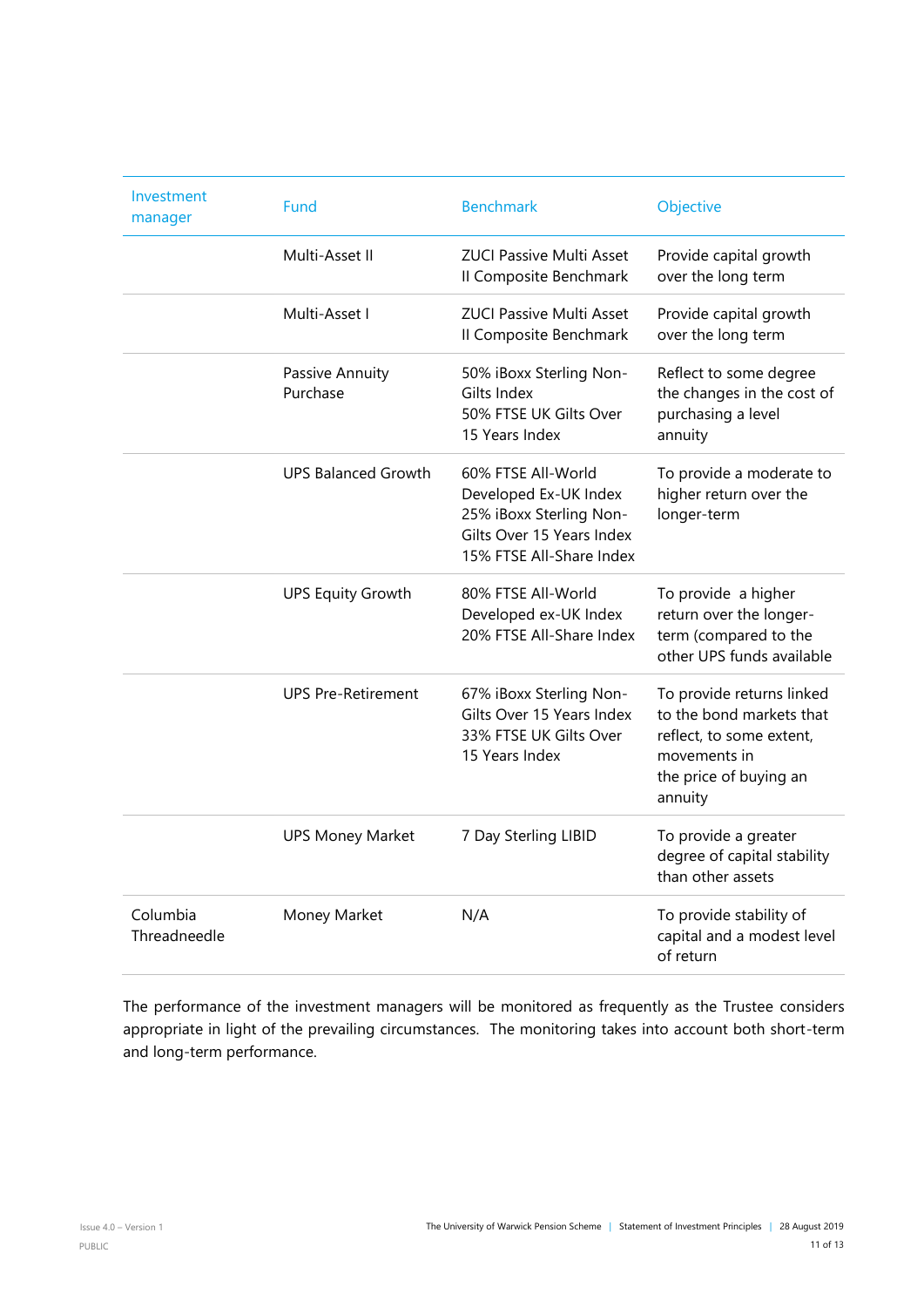# **5. Fee agreements**

The annual fee arrangements with the investment managers are summarised below:

| Investment option/fund       | Fund management<br>charge | Annual<br>management<br>charge | <b>Total expense</b><br>ratio |
|------------------------------|---------------------------|--------------------------------|-------------------------------|
| Passive Multi- Asset V       | 0.410%                    | 0.094%                         | 0.504%                        |
| Passive Multi- Asset IV      | 0.410%                    | 0.095%                         | 0.505%                        |
| Passive Multi- Asset III     | 0.420%                    | 0.097%                         | 0.517%                        |
| Passive Multi- Asset II      | 0.420%                    | 0.095%                         | 0.515%                        |
| Passive Multi-Asset I        | 0.410%                    | 0.093%                         | 0.503%                        |
| Passive Annuity Purchase CS1 | 0.410%                    | 0.085%                         | 0.495%                        |
| Money Market CS1             | 0.440%                    | 0.156%                         | 0.596%                        |
| <b>UPS Balanced Growth</b>   | 0.410%                    | 0.084%                         | 0.494%                        |
| <b>UPS Equity Growth</b>     | 0.410%                    | 0.086%                         | 0.496%                        |
| <b>UPS Money Market</b>      | 0.360%                    | 0.140%                         | 0.500%                        |
| <b>UPS Pre-Retirement</b>    | 0.410%                    | 0.105%                         | 0.515%                        |

The Trustee reviews these charges periodically as part of the Value for Money assessments.

# **6. Additional Voluntary Contributions (AVCs) for the Defined Benefit (DB) Section**

The Trustee offers members of the DB Section the ability to accrue additional retirement payments through an AVC policy. This AVC policy is managed by Prudential and is a "wholly insured" arrangement. All AVC benefits are invested in the Prudential With Profits Fund.

A With Profits Fund is a pooled investment vehicle, which combines the assets of all investors to provide exposure to a range of asset classes. The fund is managed in line with its published Principles and Practices of Financial Management (PPFM) however the provider does have some discretion over how this is achieved.

The value of a With Profit fund is not directly linked to the value of the underlying assets. Instead, returns over the period are smoothed by retaining some profits in periods of higher growth and paying out more during periods of lower profits. This smoothing is achieved through a combination of regular bonuses and final bonuses.